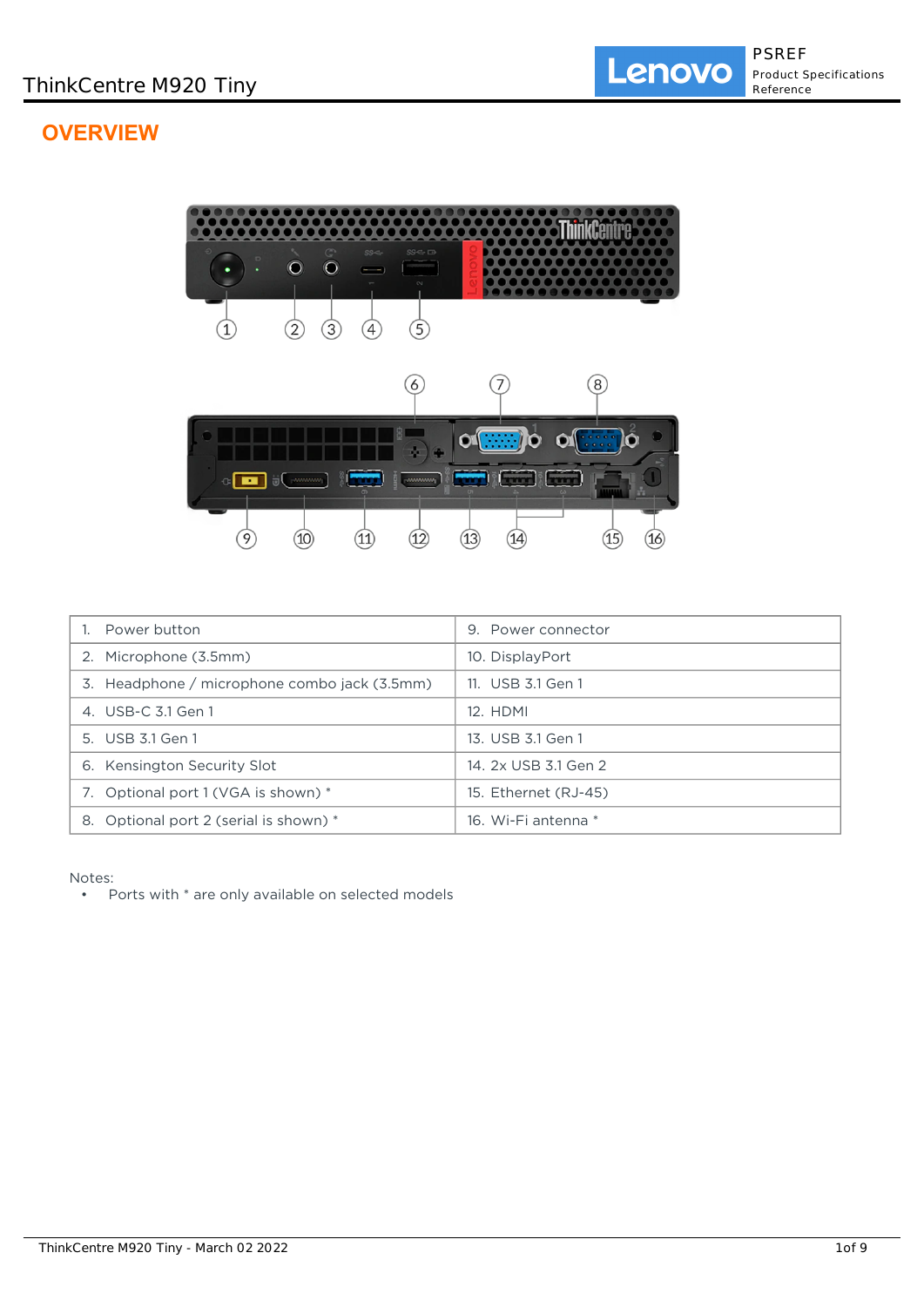## ThinkCentre M920 Tiny

# **PERFORMANCE**

## **Processor**

## **Processor Family**

Intel® Celeron®, Intel Pentium®, 8th Generation Intel Core™ i3 / i5 / i7, or 9th Generation Intel Core i3 / i5 / i7 / i9 Processor **Processor**\*\*

| <b>Processor Name</b>  | Cores          | Threads        | <b>Base</b><br>Frequency | Max<br>Frequency | Cache       | Memory<br>Support | <b>Processor Graphics</b> |
|------------------------|----------------|----------------|--------------------------|------------------|-------------|-------------------|---------------------------|
| Celeron G4900T         | $\overline{2}$ | $\overline{2}$ | 2.9GHz                   |                  | 2MB         | DDR4-2400         | Intel UHD Graphics 610    |
| Celeron G4930T         | $\overline{2}$ | $\overline{2}$ | 3.0GHz                   | L                | 2MB         | DDR4-2400         | Intel UHD Graphics 610    |
| Pentium Gold<br>G5400T | 2              | 4              | 3.1GHz                   |                  | 4MB         | DDR4-2400         | Intel UHD Graphics 610    |
| Pentium Gold G5420T    | $\overline{2}$ | $\overline{4}$ | 3.2GHz                   |                  | 4MB         | DDR4-2400         | Intel UHD Graphics 610    |
| Pentium Gold<br>G5500T | 2              | 4              | 3.2GHz                   |                  | 4MB         | DDR4-2400         | Intel UHD Graphics<br>630 |
| Pentium Gold<br>G5600T | 2              | 4              | 3.3GHz                   |                  | 4MB         | DDR4-2400         | Intel UHD Graphics<br>630 |
| Core i3-8100T          | 4              | 4              | 3.1GHz                   |                  | 6MB         | DDR4-2400         | Intel UHD Graphics<br>630 |
| Core i3-8300T          | 4              | 4              | 3.2GHz                   |                  | 8MB         | DDR4-2400         | Intel UHD Graphics<br>630 |
| Core i3-9100T          | 4              | 4              | 3.1GHz                   | 3.7GHz           | 6MB         | DDR4-2400         | Intel UHD Graphics<br>630 |
| Core i3-9300T          | 4              | 4              | 3.2GHz                   | 3.8GHz           | 8MB         | DDR4-2400         | Intel UHD Graphics<br>630 |
| Core i5-8400T          | 6              | 6              | $1.7$ GHz                | 3.3GHz           | 9MB         | DDR4-2666         | Intel UHD Graphics<br>630 |
| Core i5-8500T          | 6              | 6              | $2.1$ GHz                | 3.5GHz           | 9MB         | DDR4-2666         | Intel UHD Graphics<br>630 |
| Core i5-8600T          | 6              | 6              | 2.3GHz                   | 3.7GHz           | 9MB         | DDR4-2666         | Intel UHD Graphics<br>630 |
| Core i5-9400T          | 6              | 6              | 1.8GHz                   | 3.4GHz           | 9MB         | DDR4-2666         | Intel UHD Graphics<br>630 |
| Core i5-9500T          | 6              | 6              | 2.2GHz                   | 3.7GHz           | 9MB         | DDR4-2666         | Intel UHD Graphics<br>630 |
| Core i5-9600T          | 6              | 6              | 2.3GHz                   | 3.9GHz           | 9MB         | DDR4-2666         | Intel UHD Graphics<br>630 |
| Core i7-8700T          | 6              | 12             | 2.4GHz                   | 4.0GHz           | 12MB        | DDR4-2666         | Intel UHD Graphics<br>630 |
| Core i7-9700T          | 8              | 8              | 2.0GHz                   | 4.3GHz           | 12MB        | DDR4-2666         | Intel UHD Graphics<br>630 |
| Core i9-9900T          | 8              | 16             | 2.1GHz                   | 4.4GHz           | <b>16MB</b> | DDR4-2666         | Intel UHD Graphics<br>630 |

## **Operating System**

## **Operating System**\*\*

- Windows® 10 Pro 64
- Windows 10 Home 64
- Windows 10 IoT Enterprise
- Ubuntu Linux
- No operating system

## **Graphics**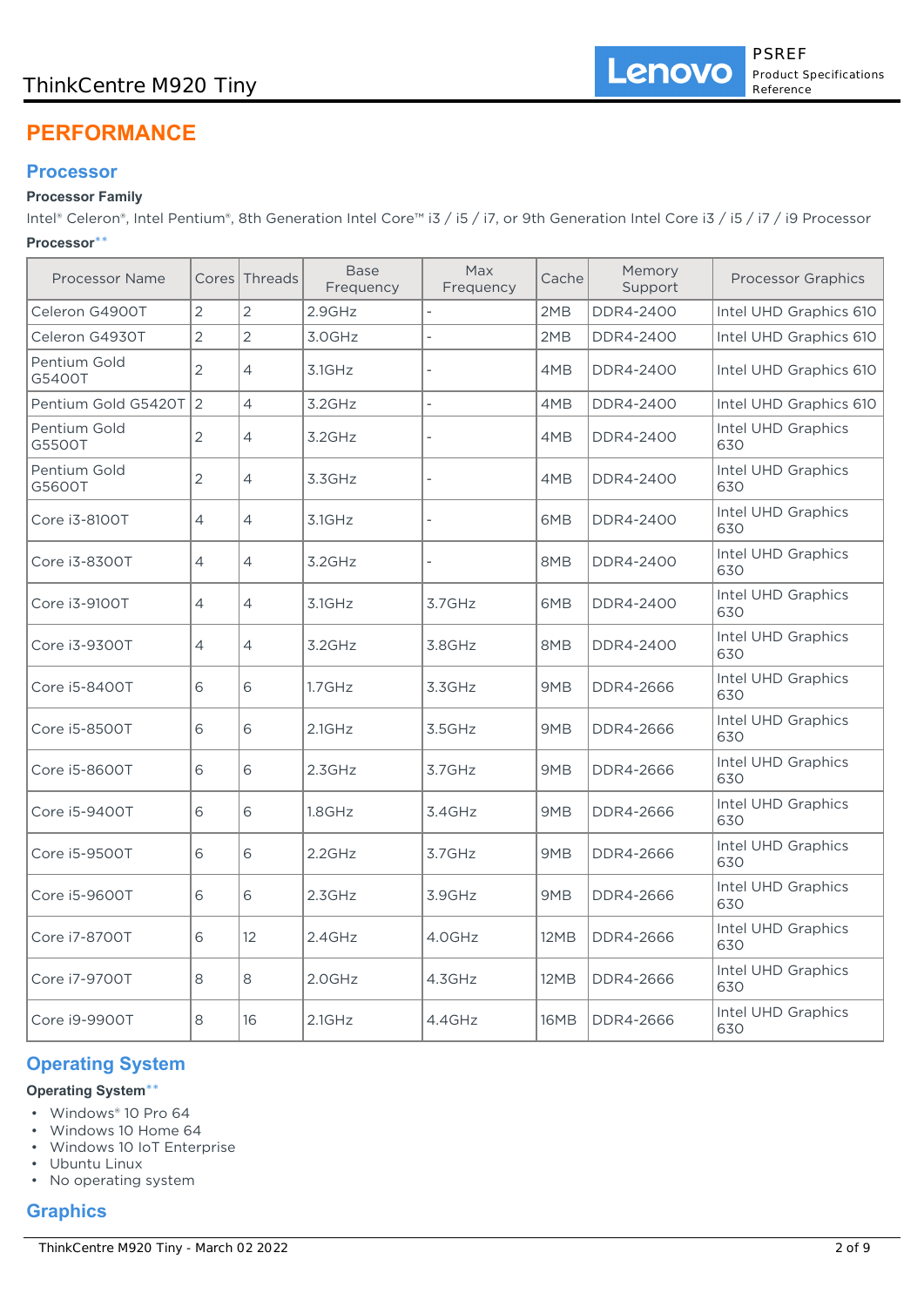Lenovo

#### **Graphics**\*\* [1]

| Graphics                     | Type              | Memory | Connector                                                                                              | Max Resolution                                                                                        | Key<br>Features              |
|------------------------------|-------------------|--------|--------------------------------------------------------------------------------------------------------|-------------------------------------------------------------------------------------------------------|------------------------------|
| Intel UHD<br>graphics<br>610 | Integrated Shared |        | $1x$ HDMI <sup>®</sup> , $1x$ DP, $1x$<br>optional video port (2nd<br>HDMI / VGA / 2nd DP /<br>$USB-C$ | 4096x2160@24Hz(onboard HDMI),<br>4096x2304@60Hz(DP),<br>2048x1536@50Hz(VGA),<br>4096x2304@60Hz(USB-C) | DirectX <sup>®</sup><br>12   |
| Intel UHD<br>graphics<br>630 | Integrated Shared |        | 1x HDMI, 1x DP, 1x optional<br>video port (2nd HDMI /<br>$VGA / 2nd DP / USB-C$                        | 4096x2160@24Hz(onboard HDMI),<br>4096x2304@60Hz(DP),<br>2048x1536@50Hz(VGA),<br>4096x2304@60Hz(USB-C) | DirectX<br>$12 \overline{ }$ |

Notes:

1. The information of integrated graphics are not applicable for the models without integrated graphics (for the details, please refer to processor section)

## **Monitor Support**

#### **Monitor Support**

Supports up to 3 independent displays via onboard ports (DisplayPort™ + HDMI + 1x optional port [VGA / 2nd DP / 2nd HDMI / USB-C])

## **Chipset**

#### **Chipset**

Intel Q370 chipset

### **Memory**

#### **Max Memory**[1]

Up to 32GB DDR4-2666

#### **Memory Slots**

Two DDR4 SO-DIMM slots, dual-channel capable

#### **Memory Type**[2]

DDR4-2666

Notes:

- 1. The max memory is based on the test results with current Lenovo® memory offerings. The system may support more memory as the technology develops.
- 2. System automatically clocks down for the processors with lower memory controller

## **Storage**

#### **Storage Support**

Up to two drives, 1x 2.5" HDD/SSD + 1x M.2 SSD

- 2.5" HDD up to 1TB
- 2.5" SSD up to 256GB
- M.2 SSD up to 1TB
- Optional Intel Optane™ Memory, M.2

#### **Storage Type**\*\*\*

| Disk Type     | Interface                |      | <b>RPM</b> Security |
|---------------|--------------------------|------|---------------------|
| 2.5" SATA SSD | SATA 6Gb/s               |      |                     |
| 2.5" SATA SSD | SATA 6Gb/s               |      | Opal                |
| 2.5" SATA HDD | SATA 6Gb/s               | 5.4K |                     |
| 2.5" SATA HDD | SATA 6Gb/s               | 7.2K |                     |
| M.2 2242 SSD  | PCIe® NVMe®, PCIe 3.0 x2 |      |                     |
| M.2 2280 SSD  | PCIe NVMe, PCIe 3.0 x4   |      | Opal                |
| M.2 2280 SSD  | PCIe NVMe, PCIe 3.0 x4   |      |                     |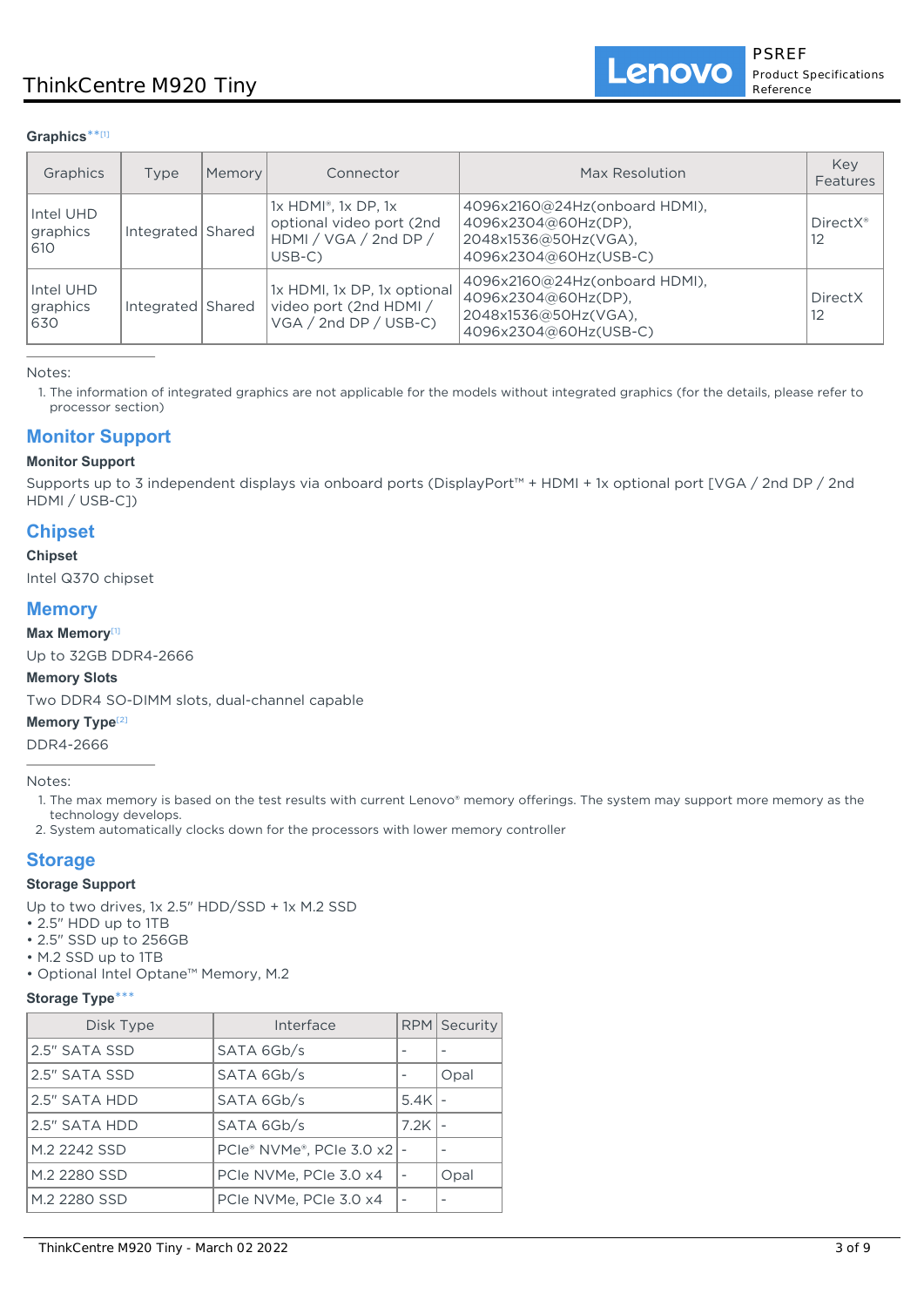## ThinkCentre M920 Tiny

Intel Optane Memory M10 PCIe NVMe, PCIe 3.0 x2

## **RAID**

#### No support

### **Removable Storage**

#### **Optical**\*\*

- DVD-ROM, slim (9.0mm), via USB external ODD box
- DVD burner (DVD±RW), slim (9.0mm), via USB external ODD box
- None

### **Card Reader**

No card reader

## **Multi-Media**

#### **Audio Chip**

High Definition (HD) Audio, Realtek® ALC233VB2 codec

#### **Speakers**\*\*

- Single speaker, 1.5W x1
- Single speaker, 2W x1

## **Power Supply**

#### **Power Supply**\*\*

| Power                               | Type          | <b>Efficiency   Key Features</b> |
|-------------------------------------|---------------|----------------------------------|
| 65W                                 | Adapter   88% | Autosensing                      |
| 90W                                 | Adapter 88%   | Autosensing                      |
| 135W                                | Adapter 88%   | Autosensing                      |
| No power supply $\vert \cdot \vert$ |               |                                  |

## **DESIGN**

## **Input Device**

#### **Keyboard**\*\*

- Lenovo Calliope Wireless Keyboard (2.4GHz via USB receiver), black
- Lenovo Traditional Keyboard (USB connector), black
- No keyboard

### **Mouse**\*\*

- Lenovo Calliope Mouse (USB connector), black
- Lenovo Calliope Wireless Mouse (2.4GHz via USB receiver), black
- Lenovo Fingerprint Mouse (USB connector), Windows Hello support, black
- No mouse

## **Mechanical**

#### **Form Factor**

Tiny (1L)

#### **Dimensions (WxDxH)**

| <b>Models</b> | <b>Dimensions</b>                                                                                        |
|---------------|----------------------------------------------------------------------------------------------------------|
| Tiny only     | $ 179 \times 183 \times 34.5 / 37$ mm with rubber feet (7.05 x 7.2 x 1.36 / 1.5 inches with rubber feet) |
|               | With VESA mount & ODD box   188.4 x 185.38 x 63 mm (7.42 x 7.30 x 2.48 inches)                           |

#### **Weight**

| <b>Models</b> | Weight               |  |  |
|---------------|----------------------|--|--|
| Tiny only     | $1.32$ kg (2.91 lbs) |  |  |

**Lenovo**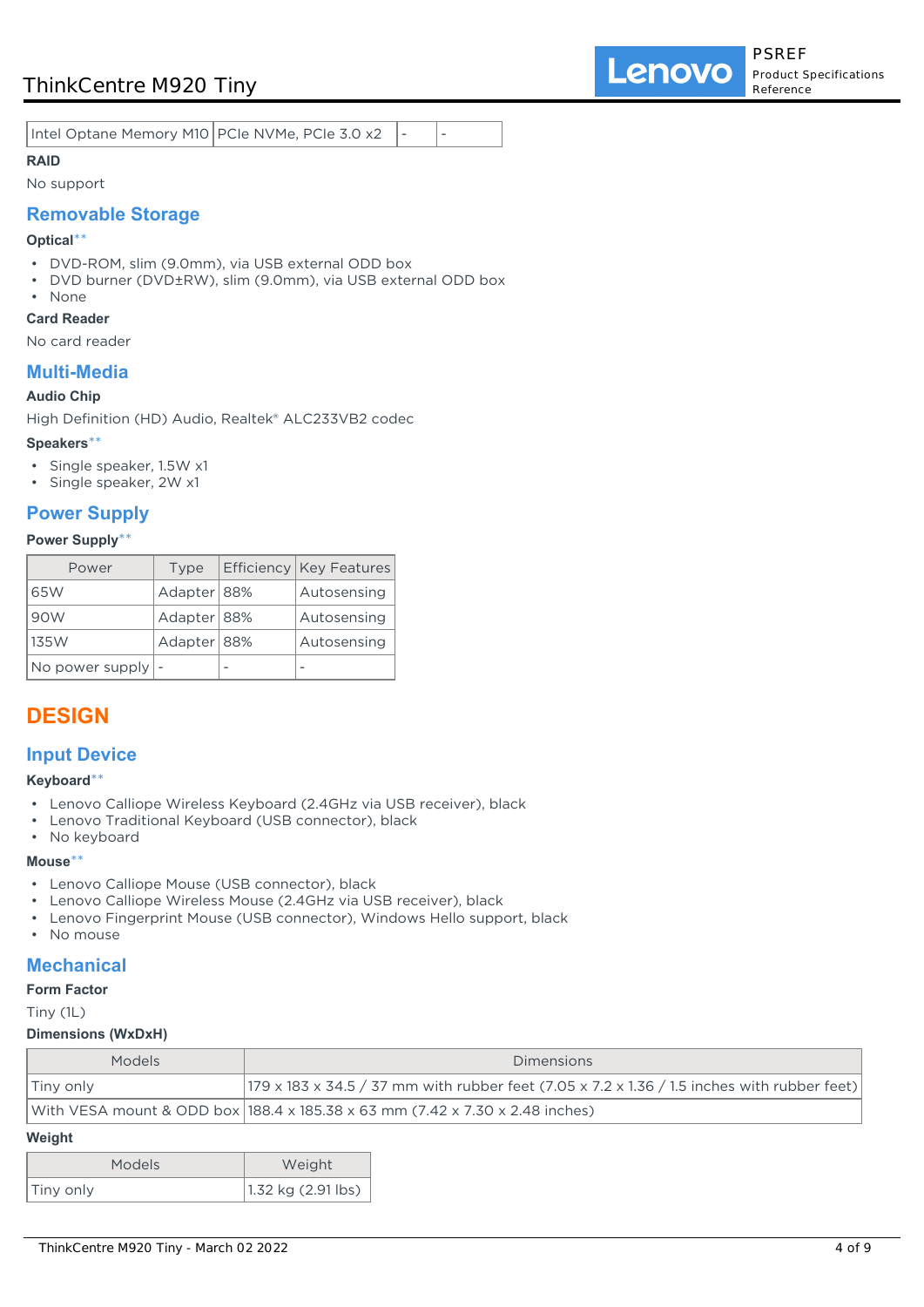Lenovo

With VESA mount & ODD box 1.66 kg (3.66 lbs)

#### **Case Color**

Black

#### **Bays**[1]

1x 2.5" disk bay

### **Expansion Slots**[2]

- One PCIe 3.0 x8, low-profile
- Two M.2 slots (one for WLAN, one for SSD)

#### **EOU**

(Optional) toolless chassis open (toolless chassis screw required) and toolless M.2 SSD, HDD, memory assembly / removal **Stand**

- Vertical stand
- No stand

### **Mounting**

- VESA mount bracket kit, supports VESA mount 75mm and 100mm
- None

#### **Others**

- (Optional) Dust filter
- (Optional) Power adapter cage

Notes:

1. 2.5" HDD/SSD and PCIe card are mutually exclusive.

2. 2.5" HDD/SSD and PCIe card are mutually exclusive

# **CONNECTIVITY**

## **Network**

#### **Onboard Ethernet**

Gigabit Ethernet, Intel Ethernet Connection I219-LM, 1x RJ-45, supports Wake-on-LAN

#### **Optional Ethernet**

- Gigabit Ethernet, Intel Ethernet Server Adapter I350-T4, 4x RJ-45, PCIe x4
- No optional Ethernet

#### **WLAN + Bluetooth®**\*\*

- Realtek RTL8821CE, 802.11ac Dual Band 1x1 Wi-Fi® + Bluetooth 4.2, M.2 card
- Realtek RTL8822BE, 802.11ac Dual Band 2x2 Wi-Fi + Bluetooth 4.2, M.2 card
- Intel Dual Band Wireless-AC 3165, 802.11ac Dual Band 1x1 Wi-Fi + Bluetooth 4.2, M.2 Card
- Intel Dual Band Wireless-AC 8265, 802.11ac Dual Band 2x2 Wi-Fi + Bluetooth 4.2, M.2 Card
- Intel Wireless-AC 9560, 802.11ac Dual Band 2x2 Wi-Fi + Bluetooth 5.0, Intel vPro technology support, M.2 card
- No WLAN and Bluetooth

### **Ports**[1]

#### **Front Ports**

- 1x USB 3.1 Gen 1 (Always On and fast charge)
- 1x USB-C 3.1 Gen 1
- 1x headphone / microphone combo jack (3.5mm)
- 1x microphone (3.5mm)

#### **Rear Ports**[2]

- 2x USB 3.1 Gen 1
- 2x USB 3.1 Gen 2
- 1x HDMI
- 1x DisplayPort
- 1x Ethernet (RJ-45)

#### **Optional Rear Ports**\*\*\*

- 2x USB 3.1 Gen 1 (via 2-port USB expansion card, PCIe x1)
- 1x Thunderbolt™ 3 (combo USB-C 3.1 Gen 2 / DisplayPort, via Thunderbolt expansion card, PCIe x4)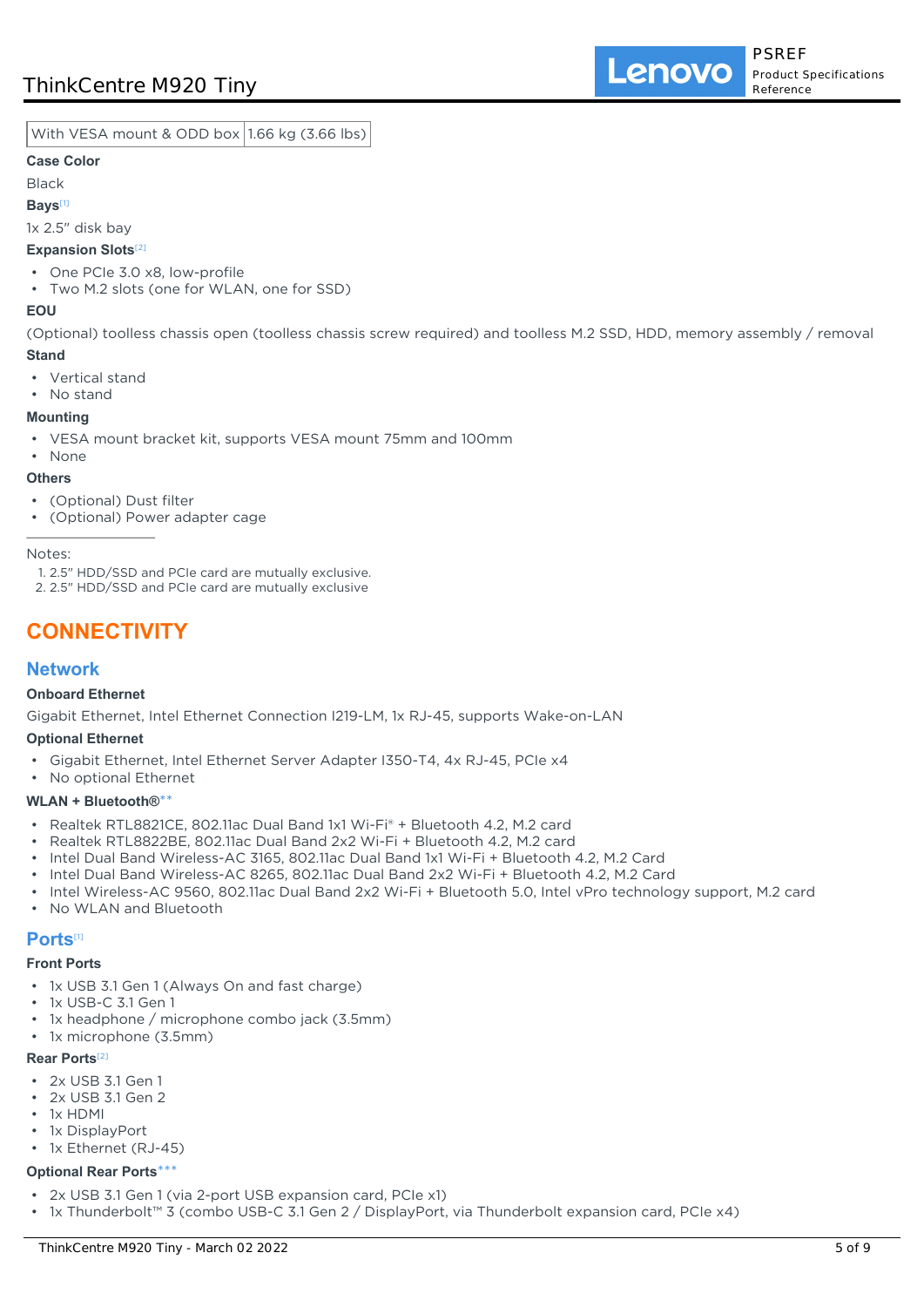## ThinkCentre M920 Tiny

Lenovo

- Optional port 1 (one of VGA / 2nd DisplayPort / 2nd HDMI / serial / USB-C 3.1 Gen 1 with DisplayPort function)
- Optional port 2 (serial)
- 4x serial (via 4-port serial expansion card, PCIe x1)
- 1x parallel (external USB to parallel dongle)
- 2x PS/2 (USB to 2x PS/2 dongle)

#### Notes:

- 1. The transfer speed of following ports will vary and, depending on many factors, such as the processing speed of the host device, file attributes and other factors related to system configuration and your operating environment, will be slower than theoretical speed. USB 2.0: 480 Mbit/s;
	- USB 3.2 Gen 1 (SuperSpeed USB 5Gbps, formerly USB 3.0 / USB 3.1 Gen 1): 5 Gbit/s;
	- USB 3.2 Gen 2 (SuperSpeed USB 10Gbps, formerly USB 3.1 Gen 2): 10 Gbit/s;
- USB 3.2 Gen 2x2 (SuperSpeed USB 20Gbps): 20 Gbit/s;
- Thunderbolt 3: 40 Gbit/s;
- FireWire 400: 400 Mbit/s;
- FireWire 800: 800 Mbit/s
- 2. For video ports on discrete graphics, please see graphics section

## **Monitor Cable**

#### **Monitor Cable**\*\*\*

- VGA Cable Tiny
- DP to dual DP dongle
- DP to DVI-D dongle
- DP to HDMI 1.4 dongle
- DP to VGA cable (1.5M)
- DP to VGA dongle
- HDMI to VGA dongle
- No monitor cable

# **SECURITY & PRIVACY**

## **Security**

**Security Chip**

Discrete TPM 2.0, TCG certified

#### **Physical Locks**

Kensington® Security Slot

#### **Chassis Intrusion Switch**

Chassis intrusion switch

#### **Fingerprint Reader**

- Touch style fingerprint reader on mouse
- No fingerprint reader

#### **BIOS Security**

- Administrator password
- Power-on password
- Hard disk password
- Boot sequence control
- Boot without keyboard and mouse
- Smart USB protection (allows keyboard / mouse only, blocks all storage devices)
- Individual USB port disablement

# **MANAGEABILITY**

### **System Management**

#### **System Management**[1]

- Intel vPro with Intel AMT 12.0
- None

Notes:

1. Require choosing a vPro-support Wi-Fi adapter to enable vPro function through wireless connection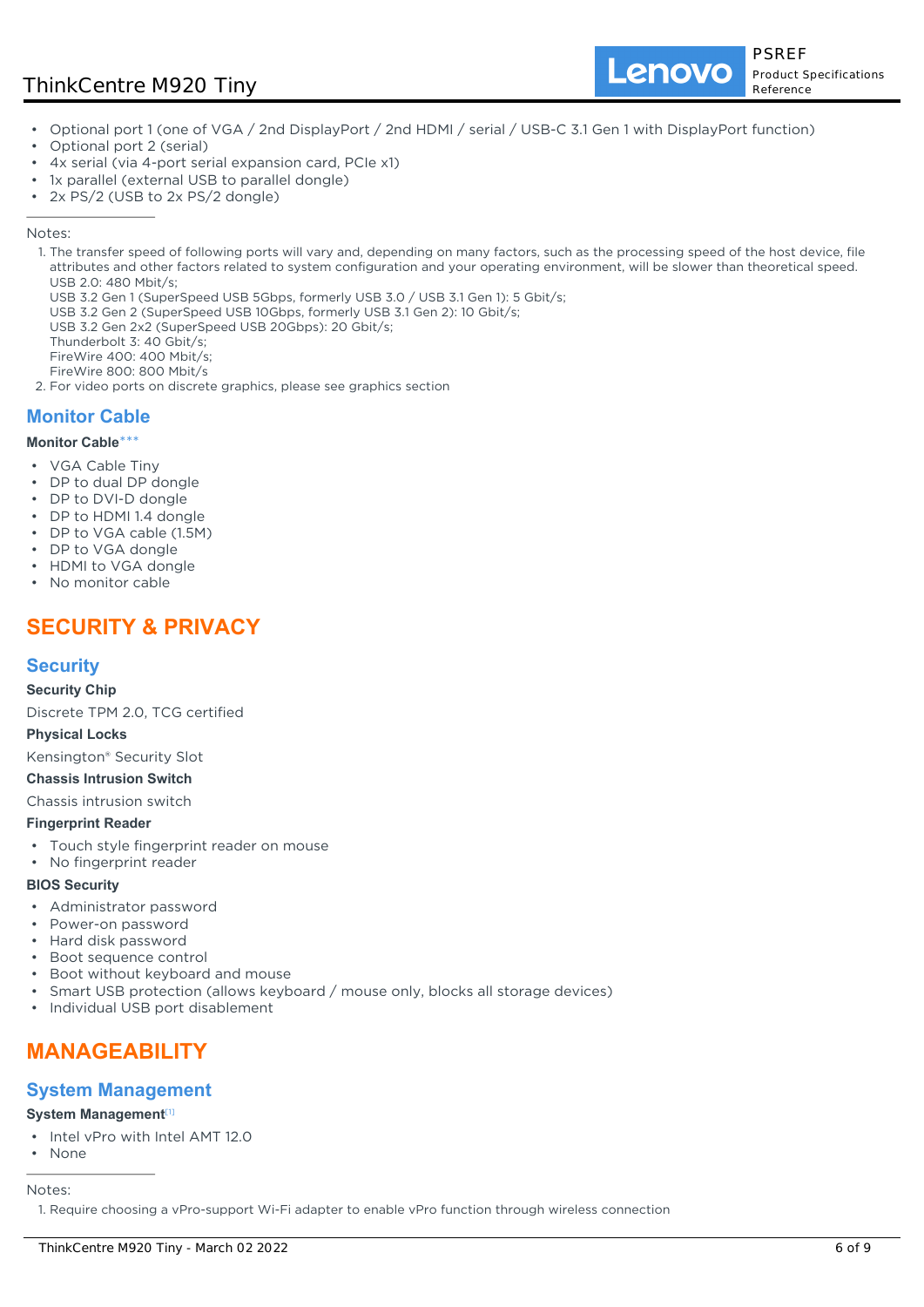Lenovo

# **SERVICE**

## **Warranty**

### **Base Warranty**\*\* [1]

- 1-year depot service
- 1-year limited onsite service
- 3-year depot service
- 3-year limited onsite service
- 3-year split limited onsite service
- No base warranty

Notes:

1. More information of warranty policy, please access https://pcsupport.lenovo.com/warranty

## **ENVIRONMENTAL**

## **Operating Environment**

#### **Temperature**

- Operating: 5°C (41°F) to 35°C (95°F)
- Storage: -40°C (-40°F) to 60°C (140°F)

#### **Humidity**

- Operating: 20% to 80%
- Storage: 10% to 90%

#### **Altitude**

- Operating: 0 m (0 ft) to 3048 m (10,000 ft)
- Storage: 0 m (0 ft) to 12192 m (40,000 ft)

# **CERTIFICATIONS**

### **Green Certifications**

#### **Green Certifications**

- (Optional) EPEAT™ Gold
- (Optional) EPEAT Silver
- ENERGY STAR® 8.0
- FrP I ot 3
- **TCO Certified**
- RoHS compliant

### **Other Certifications**

#### **Other Certifications**

(Optional) TÜV Rheinland® Low Noise

#### **Mil-Spec Test**

MIL-STD-810G military test passed (Low Pressure [Altitude], High Temperature, Low Temperature, Temperature Shock, Humidity, Sand and Dust, Vibration, Shock, Fungus, Solar Radiation)

- Feature with \*\* means that only one offering listed under the feature is configured on selected models.
- Feature with \*\*\* means that one or more offerings listed under the feature could be configured on selected models.
- Lenovo reserves the right to change specifications or other product information without notice. Lenovo is not responsible for photographic or typographical errors. LENOVO PROVIDES THIS PUBLICATION "AS IS," WITHOUT WARRANTY OF ANY KIND, EITHER EXPRESS OR IMPLIED, INCLUDING THE IMPLIED WARRANTIES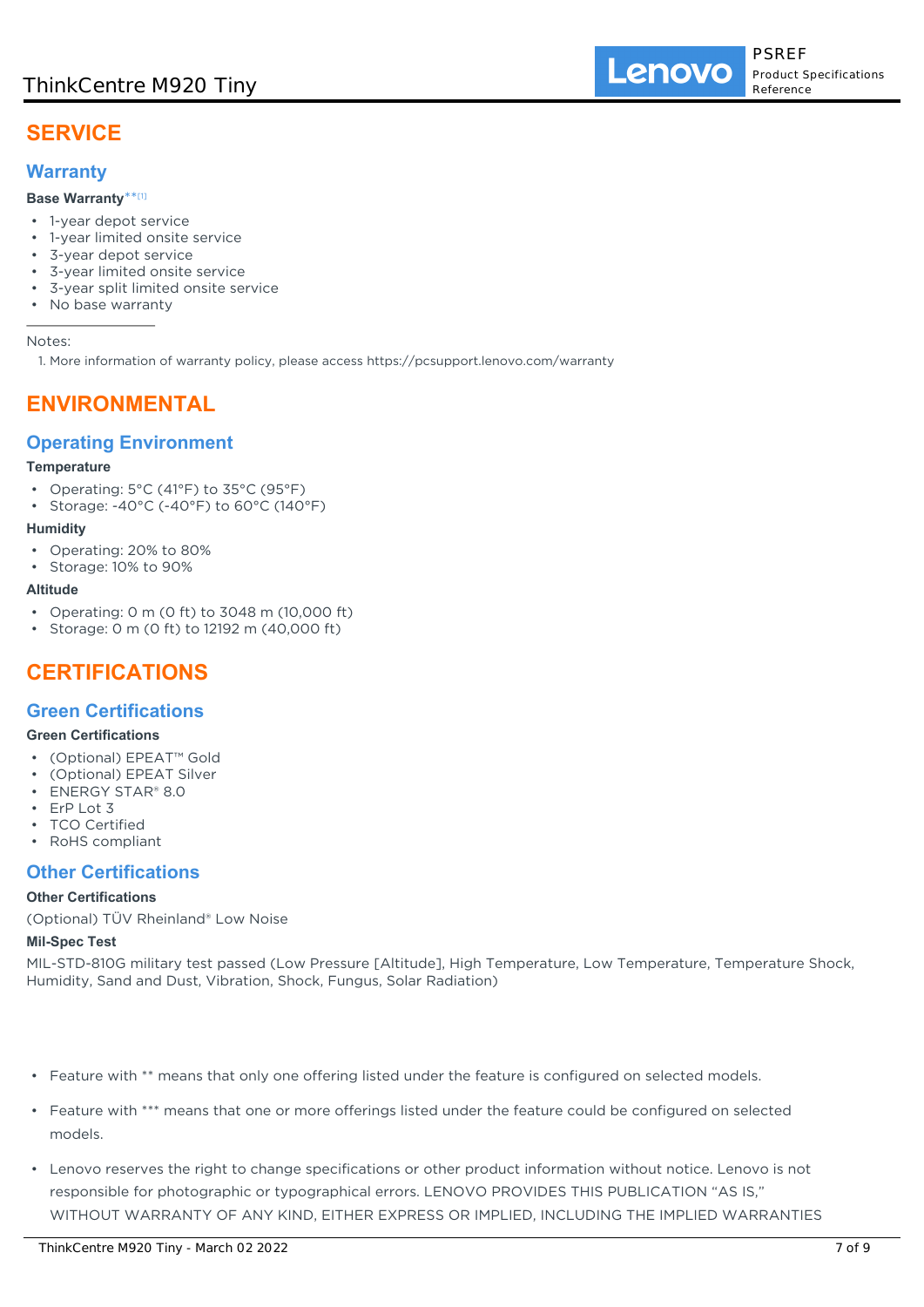OF MERCHANTABILITY OR FITNESS FOR A PARTICULAR PURPOSE. Some jurisdictions do not allow disclaimer of express or implied warranties in certain transactions, therefore this disclaimer may not apply to you.

• The specifications on this page may not be available in all regions, and may be changed or updated without notice.